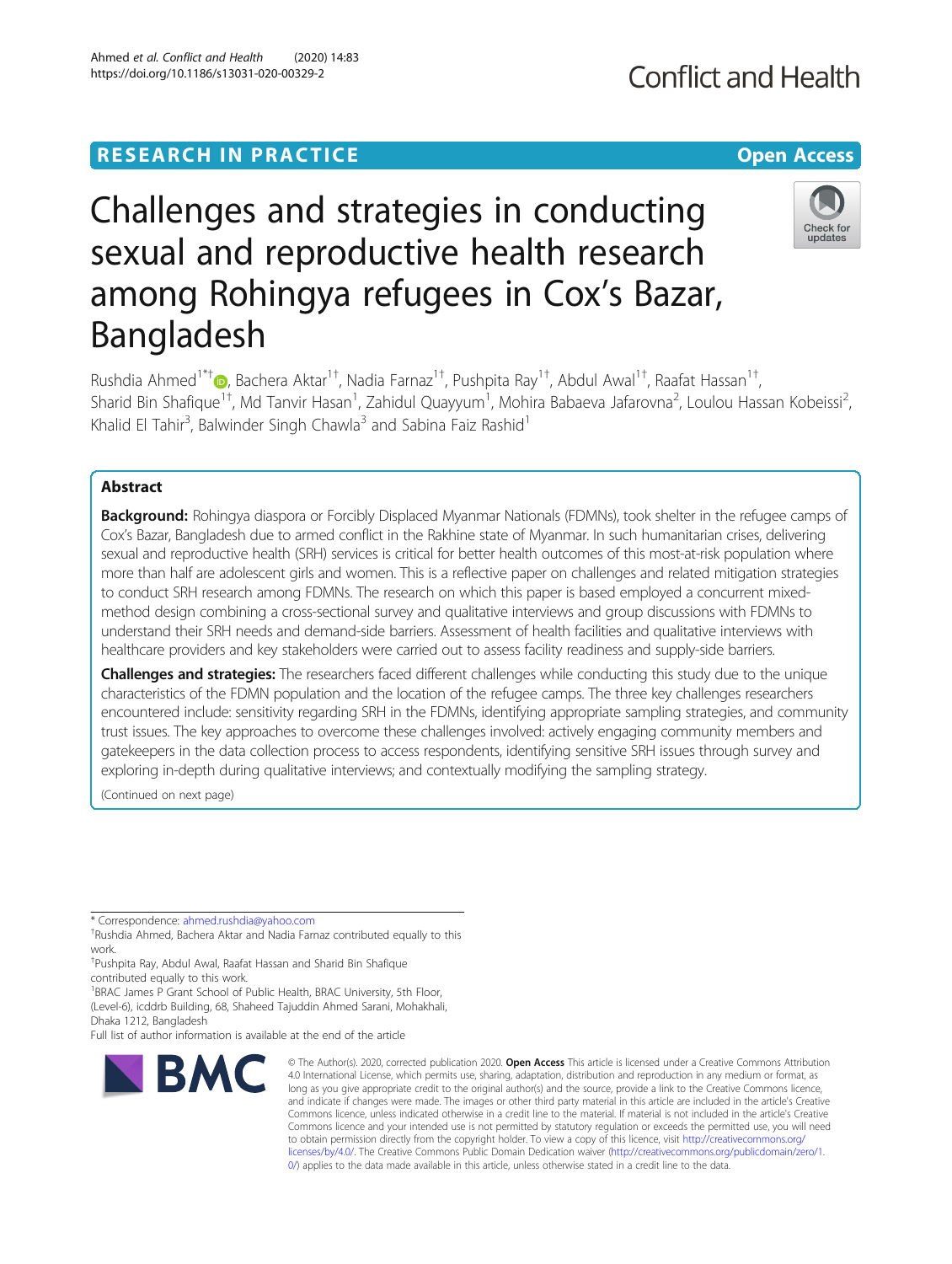#### (Continued from previous page)

**Conclusion:** Contextual adaptation of research methods and involving community and local key stakeholders in data collection are the key lessons learnt from this study. Another important lesson was researchers' identity and positionality as a member of the host country may create distrust and suspicion among the refugees. The multi-level complexities of humanitarian settings may introduce unforeseen challenges and interrupt research plans at different stages of research which require timely and contextual adaptations.

Keywords: Rohingya refugees, Humanitarian crises, Sexual and reproductive health, Situation analysis, Adolescent girls, Women

#### Background

During humanitarian crisis, more than half of the displaced population is comprised of women and children as reported by the United Nations Population Fund (UNFPA) [[1\]](#page-7-0). Displaced and refugee women worldwide mostly remain at their reproductive age [[1](#page-7-0)]. Rape, sexual abuse, human-trafficking and violence are used as tactics of war, making women and girls the most-vulnerable and mostat-risk group during wars and conflicts [\[2](#page-7-0)]. They suffer immensely as reproductive health services including prenatal care, assisted delivery and emergency obstetric care is scarce but in high demand [\[3\]](#page-7-0). Many refugee women also lose access to family planning services, exposing them to unwanted pregnancies [\[4,](#page-7-0) [5](#page-7-0)]. In precarious conditions such as the humanitarian emergency, managing sexual and reproductive health (SRH) disparities for the affected, specifically for women and adolescent girls is critical for better health outcomes and quality of life [[6](#page-7-0), [7\]](#page-7-0).

Bangladesh has been affected by the global refugee crisis as a country hosting around a million Forcibly Displaced Myanmar Nationals (FDMNs) [\[8](#page-7-0)]. Armed conflict in the Rakhine state on August 2017 triggered a massive exodus of Rohingyas to Bangladesh, the geographically proximate country, which has created a unique humanitarian crisis condition. More than 855,000 Rohingya people have fled to Cox's Bazar, the southeast coastal district of Bangladesh, since then [\[9](#page-7-0)]. This Rohingya diaspora have settled in the collective sites<sup>1</sup> (84%), collective sites with host communities<sup>2</sup> (12%), and dispersed sites<sup>3</sup> in host communities (4%) [[10](#page-7-0)]. The arrival of this large population has created complex socio-cultural, economic and political impacts on the country's health and development sectors including the local host community in terms of managing the basic needs, health, wellbeing, jobs, education and moreover, social cohesion of these traumatized populations [[11](#page-7-0), [12](#page-7-0)]. The influx of large numbers of FDMNs also creates an imbalance in the demand and supply chain markets [\[11,](#page-7-0) [12](#page-7-0)]. In response to such challenges in the Rohingya refugee camps in Cox's Bazar, the development sector, both national and international, was galvanized into action, with support from Bangladesh's people and government [\[10\]](#page-7-0).

In spite of the interventions of many national and international organizations, the FDMNs, especially adolescent girls and women face many challenges including human trafficking, rape, prostitution [\[12\]](#page-7-0). Being at their reproductive age, they are also in need SRH services including pregnancy and delivery care, family planning services, menstrual health, safe abortion etc. However, their SRH care seeking behavior is highly influenced by the orthodox and conservative religious and cultural values, and the continuous deprivation of services that the FDMNs experienced in their own country in Myanmar [[13](#page-7-0), [14](#page-7-0)]. The scale of influx into Cox's Bazar district and the scarcity of resources resulted in a critical humanitarian emergency that exceeded the coping capacity of the local administration and health systems, which impacts the already congested health response. Therefore, management of sexual reproductive health (SRH) disparities among women as a result of humanitarian crises requires thoughtful and innovative SRH specific service delivery packages and the generation of evidence to inform programme design, implementation and practice  $[10]$  $[10]$ . This reflective paper aims to describe the research challenges in conducting the SRH study with FDMNs and strategies utilized to overcome those challenges.

#### Research study

The research study on which the present analysis of research challenges is based was part of a multi-country project of the World Health Organization (WHO), which intends to deliver integrated comprehensive sexual and reproductive health and rights (SRHR) services to meet the immediate SRHR needs of extremely vulnerable adolescent girls and women in acute humanitarian crises in three countries – Bangladesh (Cox's Bazar), the Democratic Republic of the Congo (Kasai) and Yemen. In Bangladesh, BRAC James P Grant School of Public Health at BRAC

<sup>&</sup>lt;sup>1</sup>Collective site refers to camp-like settings where only Rohingya refugees live. This category encompasses the previous Formal Refugee Camps, Makeshift Settlements and part of those Spontaneous Settlements where no Bangladeshi communities live.

<sup>&</sup>lt;sup>2</sup>Collective site with host community refers to those collective camplike settlements that developed around existing Bangladeshi communities, and hence present a mixed population.

<sup>&</sup>lt;sup>3</sup>Dispersed site in host community refers to villages and dispersed locations where Rohingya refugees reside among Bangladeshi host communities.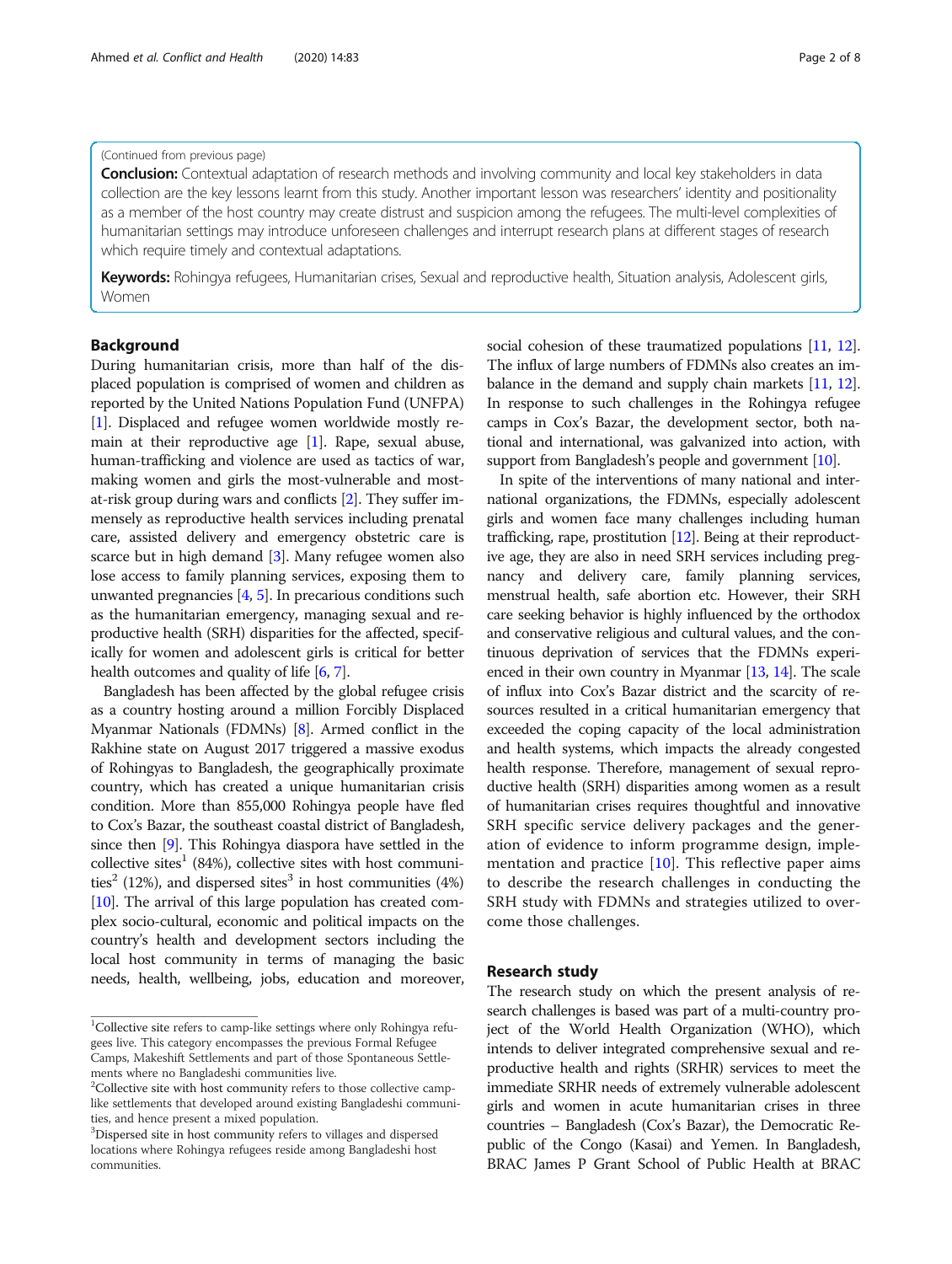University conducted the original research with an aim to understand SRH needs, service seeking behavior and service utilization related barriers (both demand and supply side) among the FDMN adolescent girls and women residing in the Rohingya refugee camps in Cox's Bazar, Bangladesh. It also examined the readiness of health facilities to meet SRH needs of this population. This attempted to provide evidence to the original project for designing and delivering a comprehensive SRH service package to this vulnerable segment of FDMNs.

The original study was conducted in 10 randomly selected Rohingya refugee camps in Ukhiya and Teknaf subdistricts of Cox's Bazar district using a concurrent mixed methods approach. Data was collected from August – November 2018. A cross-sectional household survey and indepth interviews (IDIs) with adolescent girls and adult women aged 12–59 years along with IDIs and focus group discussions (FGDs) with broad range of community stakeholders (adult males, influential community members such as local leaders like  $M$ ajhiis $4$  and religious leaders like Imams, and informal providers) were conducted to understand SRH needs and demand-side barriers. Health facility readiness for providing comprehensive SRH services at different levels was also assessed through a facility assessment survey designed by the research team by adapting WHO Service Availability and Readiness Assessment (SARA) tool [[15](#page-7-0)]. IDIs with formal healthcare providers, and Key Informant Interviews (KIIs) with a range of key stakeholders and implementers including management and decisionmaking level staff from government, national and international non-governmental organizations (NGOs) and UN agencies were carried out to understand the supply-side barriers in providing SRH services to FDMNs. Several adjustments were made to the study design during implementation of the research due to the unique situation in the crisis setting that will be described in the main section on Challenges to research and strategies utilized. A detailed description of the study design employed in the original research is reported in Ahmed et al. 2019 [\[16\]](#page-7-0).

#### Scientific importance of this research

Implementing comprehensive SRH services to FDMNs requires evidence on traditional practices, local indigenous cultural health and illness models and comprehensive understanding of barriers and existing vulnerabilities [[17](#page-7-0), [18](#page-7-0)]. Credible information on the SRH of the FDMNs from their home countries are also important to consider, so are their behavior and practices in accessing these services. In Myanmar, they are mostly deprived of SRH services,

counselling and information due to unavailability as they grow up isolated in a closed community setting with little access to equitable and quality SRH-related care, ongoing discrimination, violence, persecution, and their cultural and religious conservativeness overall as a community [[19](#page-7-0)]. As hundreds and thousands of them have fled to neighboring countries like Thailand and Bangladesh, managing their reproductive health and quality of life has always remained a challenge [[20](#page-7-0)].

In the Rohingya refugee camps of Cox's Bazar, more than half (52%) of the FDMN population comprises adolescent girls and women who are even more vulnerable in the humanitarian context  $[12, 17]$  $[12, 17]$  $[12, 17]$ . The risk of morbidity and mortality related to pregnancy, childbirth, sexual exploitation, violence and diseases is higher for them in such complex emergencies. Literature suggest, there is a strong cultural phenomenon of child marriage among the FDMNs [\[21](#page-7-0)]. For adolescent girls, menstrual hygiene and related practices are of interest for their better SRH outcomes, however, insufficient access to safe facilities prevail [[22](#page-7-0)]. Another important SRH-related service lacks attention and evidence – the abortion care [[23](#page-7-0)]. Systematic sexual violence, unintended and unwanted pregnancies make the need for abortion care greater  $[23]$  $[23]$ , however, extremely opposed by community religious leaders and influential, resulting in unsafe abortions [[19](#page-7-0)]. Although some organizations are providing the "Minimum Initial Service Package (MISP) of SRH",<sup>5</sup> access to these essential reproductive and maternal health services remains a major concern [[12](#page-7-0), [24\]](#page-7-0), especially in the new settlements and the hardest-to-reach camps. One of the objectives of MISP is to plan for expanding services to comprehensive SRH services<sup>6</sup> once the situation becomes stable. Therefore, after 1 year of the recent influx, the Health Sector and SRHR sub-sector has taken initiatives to introduce a comprehensive SRH service package in the refugee camps of Cox's Bazar. To attain the target of more than 55% institutional delivery by the Joint Response Plan 2019, considerable efforts and better understanding of both demand and supply side barriers is required [\[25\]](#page-7-0). Evidence is critical to improve the SRH priorities and needs of adolescent girls and women living in the camps. It is significant to assess the SRH gaps of FDMNs as there remains knowledge gap. Conducting research in such crises and a protracted humanitarian setting is critical and timely, and provides a

 $^{4}$ Majhiis are local leaders selected by Bangladesh Army and the Camp In-charge (CIC) offices from the Rohingya refugees, who are responsible for managing some administrative issues (reaching refugees, relief distribution, etc.) for a certain number of households in a designated area.

<sup>&</sup>lt;sup>5</sup>The Minimum Initial Service Package (MISP) for SRH, developed by the Inter-agency Working Group (IAWG) on Reproductive Health in Crisis, is a standard set of priority activities including emergency obstetric care, prevention and treatment of STI/HIV, clinical management of rape, and referrals, which needs to be implemented immediately after the onset of a humanitarian crisis situation.

<sup>&</sup>lt;sup>6</sup>The comprehensive SRH service package includes family planning; antenatal, intrapartum, postpartum and newborn care; cervical cancer screening, menstrual regulation (MR); and referrals in addition to the services under MISP.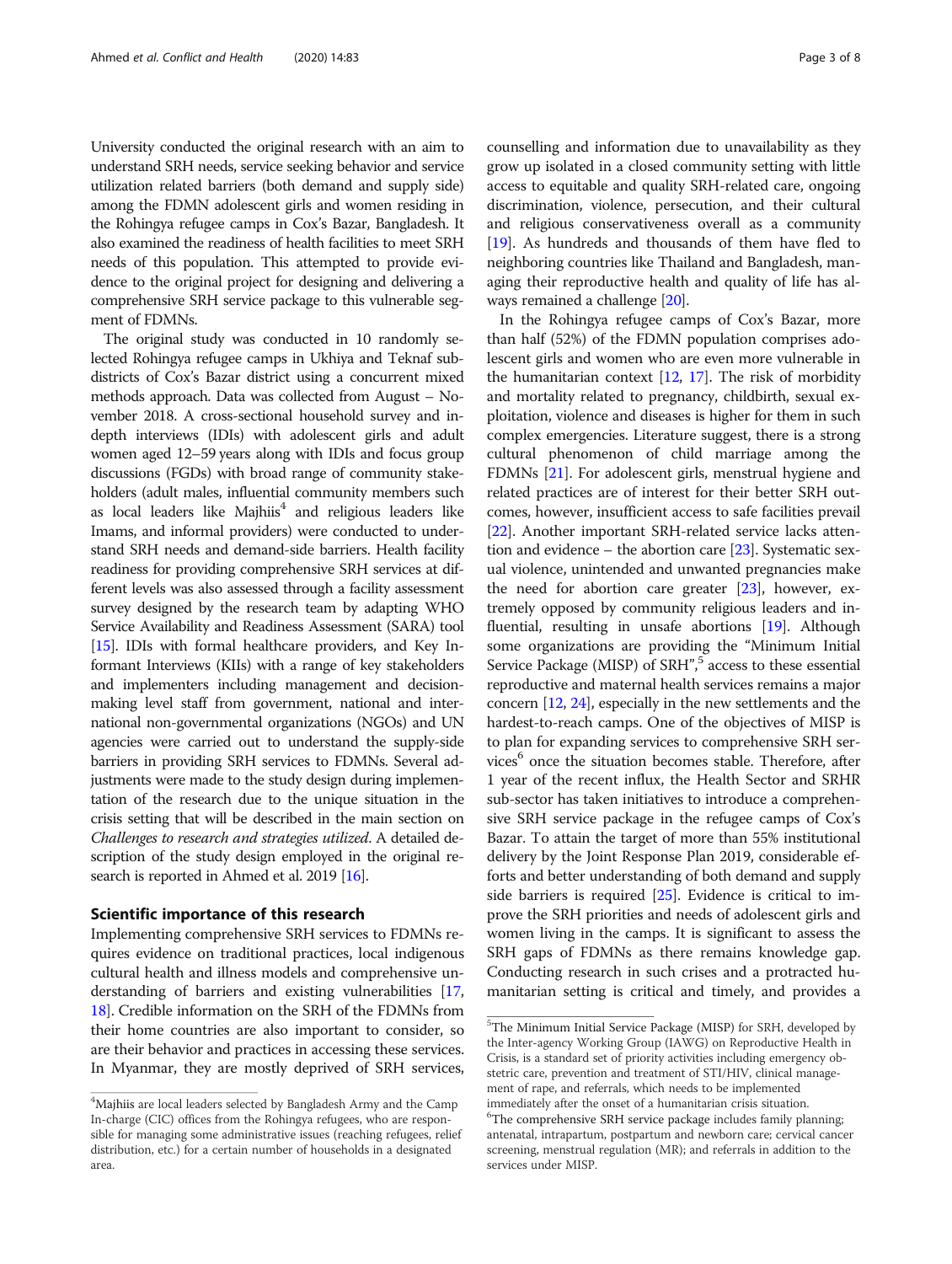better understanding of the situation, which will help humanitarian aid agencies effectively design and implement comprehensive SRH service package for FDMNs. Addressing the SRH gaps will help in increasing access to life-saving services and begin to build a foundation for meeting the SRH needs for FDMNs. Efforts have been made by continuous stakeholder engagement with the Ministry of Health and Family Welfare, Government of Bangladesh and the Health sector headed by WHO and SRH sub-sector by UNFPA since inception of the study, to ensure that programme and local political actors are aware of the SRH service provision situation identified through this research.

#### Challenges to research and strategies utilized

The researchers faced different challenges while conducting this study due to the unique characteristics of the FDMN population and the location of the refugee camps.

#### Cultural sensitivity of SRH issues

Culturally, SRH issues are considered as issues of shame and unacceptable to be discussed openly in many countries due to socio-cultural and religious norms and attitudes resulting in stigma around the concept of SRH [[26,](#page-7-0) [27](#page-7-0)]. The FDMN community is no different. Their health related perceptions, knowledge and practices are predominated by cultural and religious beliefs due to decades of discrimination and deprivation from access to formal SRH education and services in Myanmar [[28\]](#page-7-0).

#### **Challenges**

Given the sensitive nature of SRH topics in the conservative culture of the FDMN community, asking questions during interviews, especially issues on menstrual health, family planning, sexually transmitted infections (STIs) and abortion, were a big challenge. Adolescent girls and women were reluctant and shy to talk about their experiences. It was indeed challenging to collect information on STIs due to the sensitivity and stigma associated with the issue because of the moral connotations. No biomedical tests were performed in the original study to identify STI symptoms among any respondents due to resource constraints. In the quantitative survey, data was collected only on symptoms (reported by the respondents) during interviews. However, because of the shame and embarrassment around sharing such symptoms with outsiders, very limited information was found on STI symptoms, service availability and health care seeking behavior among FDMN adolescent girls and women. Although the risk of STIs and transmission of HIV among the Rohingyas migrated to Bangladesh, were reportedly higher [[29](#page-7-0)], 62% respondents mentioned no STIs symptoms in our study [\[30](#page-7-0)].

Abortion was another sensitive topic that women felt uncomfortable discussing due to socio-cultural and religious beliefs, stigma and fear of being socially isolated if such incidents were unveiled. A total of only four women (three identified during the survey and one during IDIs with women) reported having an abortion in their lifetime after migrating to the Cox's Bazar refugee camps. During pre-testing of the survey questionnaire, the research team tried to ask family planning and abortion related questions to unmarried adolescent girls, but had to change the plan due to discomfort and high resistance from their parents.

Interviewing adolescent girls was more challenging in comparison to adult women. At the beginning of the survey, the research team attempted to interview one adult woman and one adolescent girl from the same household, simultaneously. However, because of the cultural reservations on discussing SRH issues with adolescents, especially who are unmarried  $[14]$ , parents were more protective and reluctant to allow their teenage daughters to talk about SRH issues with the interviewers in the quantitative survey. Even after giving parental consent, the mothers of the selected adolescent girls wanted to accompany their daughters during the interview with an intention to monitor that sensitive issues are not discussed with the interviewers. Therefore, in most of the cases, adolescent girls felt uncomfortable even responding to questions on menstrual health and hygiene, and preferred to keep silent resulting in discontinuation of the interview.

Several times, male family members were present at home during data collection due to restricted access to income generation activities. Their presence made female respondents uncomfortable to speak openly about their SRH related experiences, though many of them wanted to share. It was even harder to communicate with the male members of this community, who had the tendency to avoid such discussions by referring to the research topics as "female issues" and hesitated to discuss SRH issues due to their conservative views. Though male facilitators conducted the FGDs, some respondents felt uncomfortable even after building rapport and left the discussion just after the introduction of SRH related topics.

#### Strategies employed

Due to the cultural sensitiveness, questions on STIs, abortion and family planning, were only asked to married adolescent girls and women. This was explored further during IDIs. Only menstrual hygiene related issues were discussed with unmarried adolescent girls.

The research team visited the selected block of a selected camp at least for three consecutive days to collect required numbers of samples for the survey. During those visits, rapport was built with the community members and key gatekeepers. The female members of research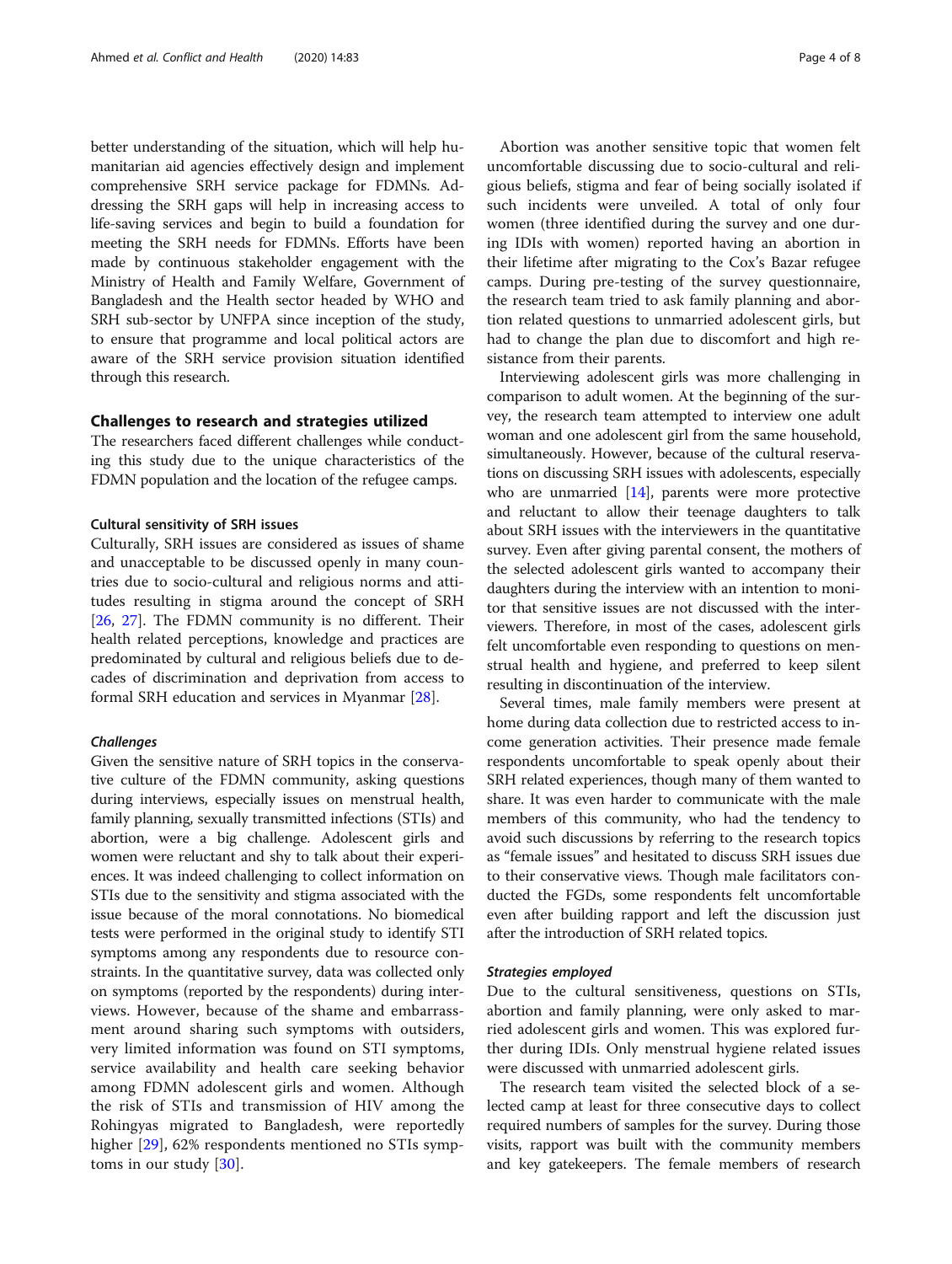team members accompanied data collectors to the selected households during survey data collection, and had informal discussions with respondents before and after data collection with an aim to build rapport and select potential respondents for qualitative interviews (IDIs). After the preliminary selection of a potential respondent for IDI, one/two female members of the research team visited that household, had informal discussions again and invited the respondent to participate in IDI. As the respondent participated in the survey, she was familiar with the research topics. Therefore, it was comparatively easier to purposively select respondents who were willing to participate in IDIs to share their experiences in detail. This also allowed for gradual approach in asking sensitive SRHrelated questions and their lived experiences [\[31](#page-7-0)].

To create a comfortable environment for the adolescent girl respondents and persuade their parents, the survey data collection strategy was modified. At first, the selected adult woman of a household was interviewed (in most cases, mothers having adolescent girls). Later, she was approached about interviewing her adolescent daughter. This strategy proved effective as the mother was already informed about the type of questions, which gave an assurance that no culturally sensitive issues would be discussed with her daughter. In some cases, mothers requested interviewers to discuss menstrual health related issues with their daughters for enhancing their knowledge.

To give female respondents a more favorable environment to talk about SRH issues, the male members of the research team spoke with the male family members about the study topics and the importance of research, and kept them busy outside home by discussing general issues of their lives in the camp. Those informal discussions also gave some insights into the lives of FDMNs and their cultural systems, which was not captured through other data collection methods.

The research team adopted a strategy to attract the male respondents to continue FGDs till completion. They trained male data collectors in techniques to persuade male community members and orient a particular participant on the research topics prior to conducting FGDs. That particular participant acted as a bridge between the community and the research team during discussions. These particular participants helped in engaging discussions by reiterating that female SRH as a topic is equally important for male members as they make key decisions regarding female SRH issues and healthcare seeking. This strategy was very helpful for successful completion of FGDs and collecting in-depth information.

#### Methodological challenges

While conducting research in a humanitarian context, it is important for the research team to be flexible and innovative with the methodologies and test the feasibility of the planned strategy before starting the actual data collection.

#### **Challenges**

For the quantitative survey, we followed guidelines prepared by UNFPA and Save the Children for SRH data collection in humanitarian crisis situation [\[32](#page-7-0)] and scholarly literature  $[33]$  $[33]$ . However, selecting the appropriate sampling approach was challenging given the humanitarian context. Following the influx, a total of 4300 acres of hills and forests were cut down in Ukhiya and Teknaf sub-districts of Cox's Bazar in order to accommodate the Rohingya refugees [[34\]](#page-7-0), to make their temporary shelters, and makeshift camps. Majority of these camps are located in remote locations in hilly landscapes that lack consistency in block and household arrangements and are overcrowded.

Initially, the team planned to follow random sampling at all stages for selecting survey respondents. However, the humanitarian setting was unknown to the research team and there was a very few researches conducted about the situation of SRH services and service seeking behavior among Rohingya refugees at the time when this research was conducted.. Therefore, there was less information available about possible feasible methodology for selecting appropriate sampling strategy. Hence, before finalizing the sampling strategy, the research team decided to familiarize themselves with the camp-setting. The team spent 1 month understanding the context and identifying suitable strategies by visiting several camps. They informally had discussions with community members and stakeholders to identify potential gatekeepers and challenges the research team may encounter during data collection. That exploration helped the team familiarize themselves with the settings, which ultimately helped in planning and logistical arrangements for data collection.

After familiarization, the research team decided to test the feasibility of random sampling strategy. While pretesting, they found simple random sampling difficult due to the structure of the camps. The makeshift houses were built sporadically on hills with no identification numbers. Furthermore, the registration of the migrated FDMN people was happening during the data collection period which also created tensions among the refugee population. No complete list of FDMNs living in a specific block or camp was available and the registered FDMNs were also reluctant to share their registration numbers which created challenges in making a sampling frame. Due to the time constraint, it was also not possible to list down households for making sampling frame for simple random sampling. Thus, the research team decided to change their sampling strategy after the field test and chose systematic random sampling.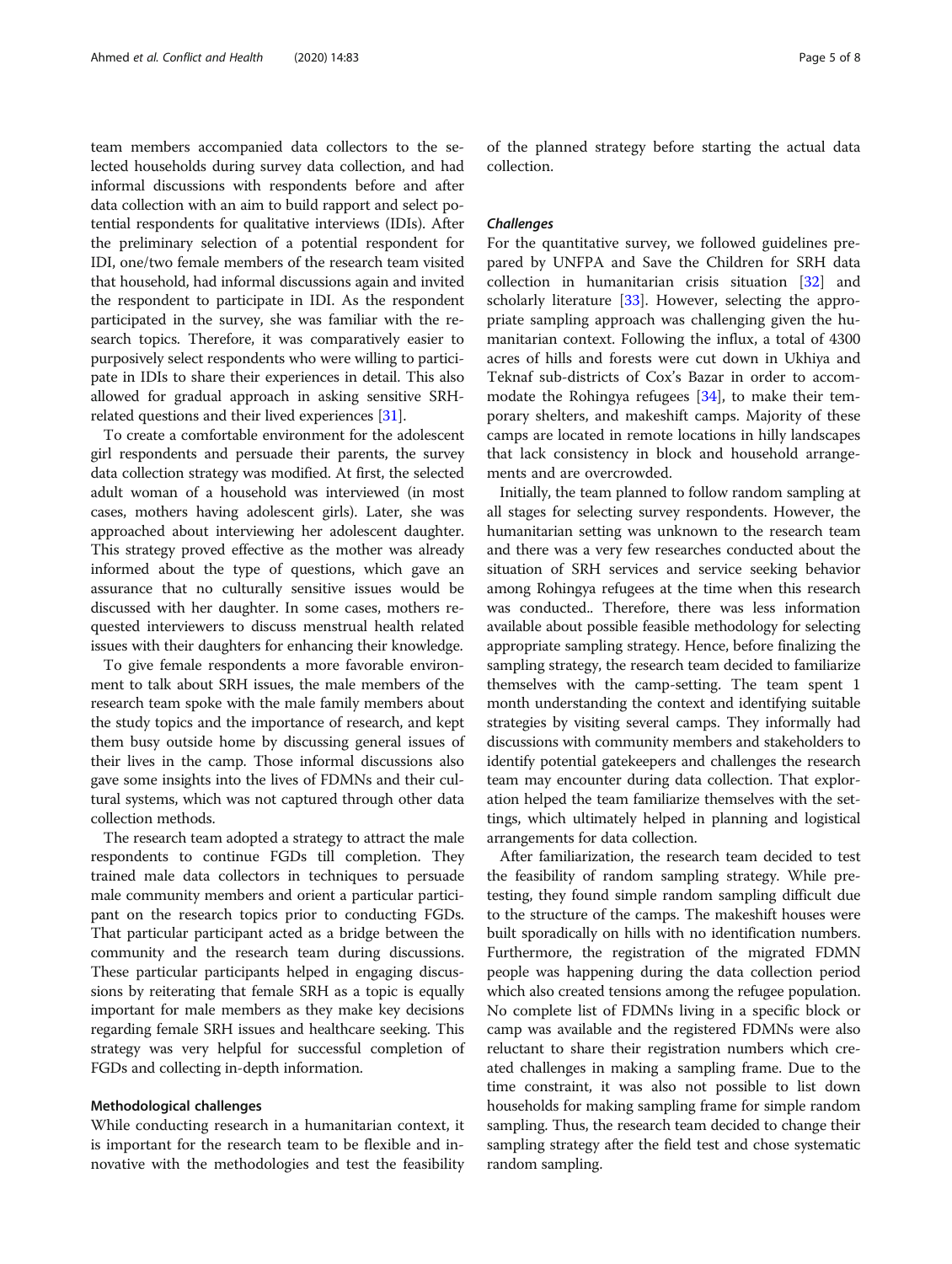#### Strategies employed

We followed a multi-stage systematic sampling strategy - first selected camps randomly from the camp list, then lists of community leaders, named Majhii, of the selected camps were collected from the respective Camp In-Charge Offices. Afterwards, one Majhii from each selected camp was randomly selected. Then households were selected through systematic random sampling method. The selected Majhiis' houses were marked as the center and then households in every ten footsteps from the left and right side were selected until the desired number of samples were reached. Researches that assess the SRHR among refugees in forced migration condition, multi-stage sampling techniques generally start by randomly selecting households and/or the units of living spaces through random sampling [\[20](#page-7-0)]. The modification in our sampling technique was to randomly select camps and Majhiis, before selecting the households. Mahjiis helped us to get the exact location of the blocks (their catchment areas) within the camps which were hard to locate at times, as they are spread out in a maze-like manner with many situated in the hills.

Maintaining the hierarchical administrative procedures for collecting camp and block-wise updated Majhiis-lists from the respective camp administration offices was a lengthy process. To effectively manage lengthy processing time of collecting Majhii's list and complete data collection in time, the research team took help of stakeholders who were in-charge of camp management. The research team presented the research objectives and design in the regular SRHR sub-sector meeting with the stakeholders. Then the team communicated with the relevant organizations incharge of the selected study camps before starting data collection and requested them to share the Majhiis-list of the respective camps. Following this strategy, the research team was able to collect Majhii's lists beforehand and thus planned data collection accordingly. After collecting Majhii's list and randomly selecting Majhii following the strategy mentioned above, the male members of the research team communicated with the selected Majhii over the phone and sometimes also visited them physically before starting data collection in the respective camp. They oriented selected Majhii about the research objectives and data collection plan, and also collected information about his/her catchment areas. This prior communication was helpful for rapport building with the community gatekeepers.

#### Community trust related challenges

Gaining community's trust is very important for any research [\[31](#page-7-0)]. However, the issue of trust between researchers and research participants is multi-layered and influenced by multiple determinants, especially in the humanitarian context which is a very complex and fragile situation [\[31\]](#page-7-0). People who are forcibly displaced from their community and forced to migrate in other countries for saving their lives are very vulnerable and traumatized [[31](#page-7-0), [35](#page-7-0)]. In addition, their position and identity in the host country, unsettled grievances, and political tension between home and host country also elevate the mistrust and suspicion among the refugee population [\[31\]](#page-7-0). The researchers faced similar challenges related to the trust of the Rohingya refugee community.

#### **Challenges**

The issue of FDMN is a very sensitive political issue for the Government of Bangladesh. The Government of Bangladesh has not recognized FDMNs as convention refugees. There is always political tensions between Bangladesh and Myanmar regarding the repatriation of the Rohingya community who fled to Bangladesh. Such political movements and decisions led to unrest and triggered the wariness among the FDMNs in some camps at different points of data collection. The tensions and rumors regarding the political steps of registering the FDMN population residing in the refugee camps created distrust among the FDMNs about the Bangladeshi people. Interestingly, during the informal discussions with some FDMNs the researchers found that FDMNs comparatively trust non-Bangladeshi nationals than Bangladeshi nationals and prefer to visit health centers operated by international organizations. According to them Bangladeshi nationals have conflict of interest regarding them staying in Bangladesh.

Therefore, researchers' identity and positionality being citizens of Bangladesh put them under suspicion with the FDMNs, which ultimately made data collection more challenging in some camps. The FDMNs were supposed to be registered with an identification (ID) number, however, that was also incomplete or absent in many cases during data collection. When the research team tried to collect IDs by visiting individual households for making a sampling frame, FDMNs refused to show their registration cards as they feared this may lead to repatriation to Myanmar. They were suspicious about the intention of the researchers' visit, and some of them initially refused to participate. This was not surprising given their past experiences in Myanmar, but also, they were in an unfamiliar environment, fully dependent and vulnerable to Bangladeshis and foreigners providing services. However, it was difficult to anticipate the challenges as those were not same across the camps. Even within the same camp, the situation was different in different days of data collection.

#### Strategies employed

The involvement of gatekeepers to access respondents was key. The research team identified that the local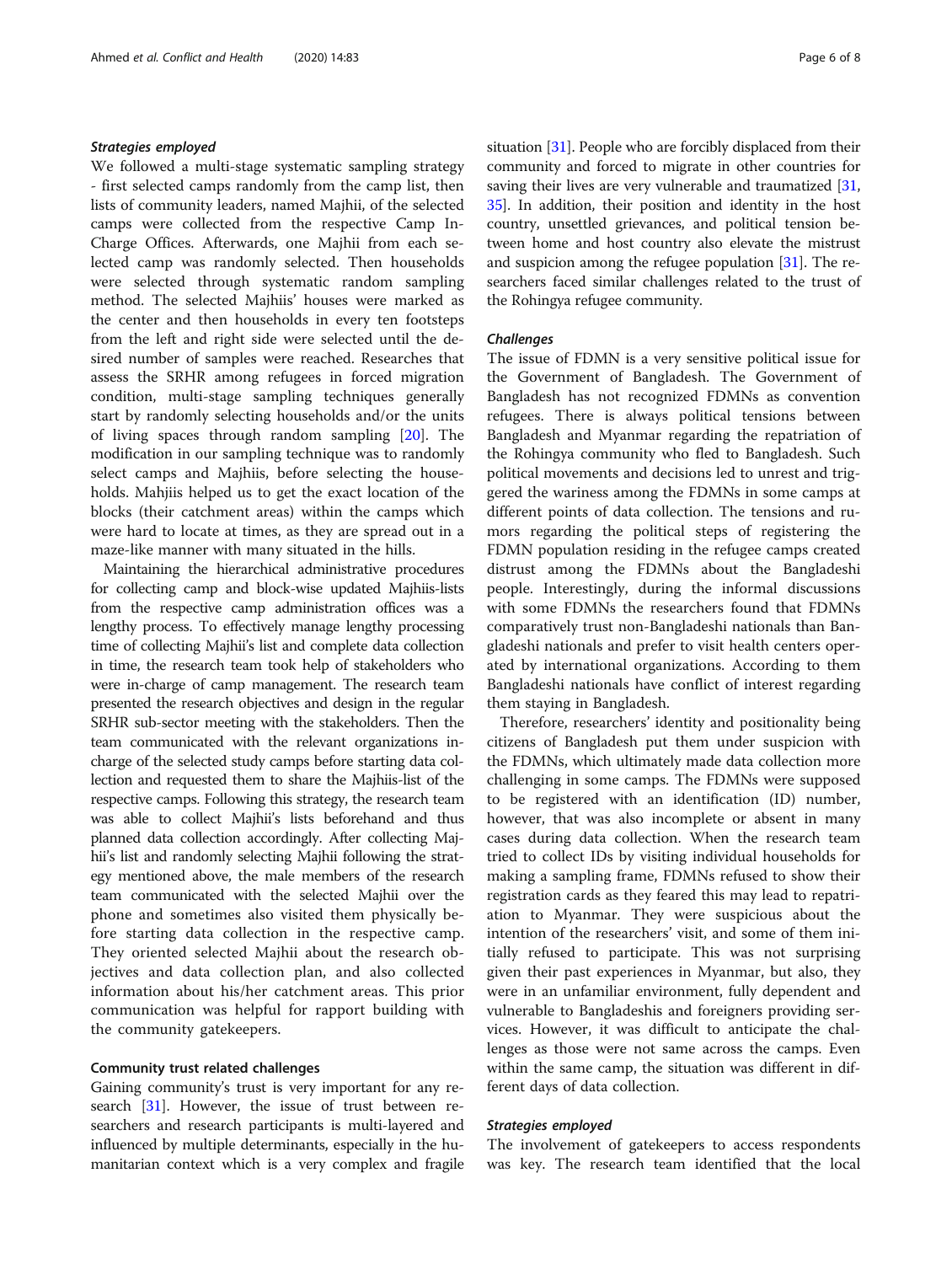community leaders i.e. the Majhiis were instrumental for ensuring access, as well as providing detailed information on the communities' overall cultural and religious beliefs and perceptions. Majhiis play the role of focal points for camp governance, channeling communication to the refugee community, handling small disputes and guaranteeing security [\[36\]](#page-7-0). This puts the Majhiis in a unique position of power dynamics within the refugee community. So, the research team established a relationship with the Majhiis. The team explained the purpose of the research and the importance of understanding women's SRH needs and priorities to Majhiis and requested to convince the community people and the selected respondents to participate in the study. As the community trust Majhiis, when the Majhii introduced research team to the community, they agreed to cooperate and participate in the research. However, reaching those Majhiis through proper channels did not always guarantee their cooperation during data collection. In the specific camp sites where Majhiis were cooperative, it was comparatively easier to build rapport and gain trust. On the other hand, this strategy to gain access to respondents had limitations as well. In camps where Majhiis were not cooperative with the research team, they created barriers to data collection by not giving camp information, negatively influencing respondents to participate, etc.

In addition to involving Majhiis as the bridge to gain trust of the community, research team also tried to link the individual respondents with appropriate referral networks. After completion of an interview, the female members of the research team also gave SRH-related health service availability information (within the camp) to the respondent. When the research team identified any respondent needed medical and psychosocial support, they informed the respondent from where they can seek support and. The researchers also informed the relevant stakeholders about the respondent and the support she/her family requires. This safeguarding strategy also helped research team to gradually gain trust with individuals in some cases.

### Conclusions

While conducting SRH-related research in a humanitarian context, it is crucial to have proper understanding about the context and the community before even designing the research. The lessons learned from this research will be very useful for sensitizing future researchers investigating sensitive topics like SRH of refugee populations. Contextual adaptation of research methods and involving community and local key stakeholders in data collection are the key lessons learnt from this study. It was an important learning for the research team to be innovative with the methodologies in humanitarian context research Another key lesson was the identity and positionality of researchers

as a member of the host country may create distrust and suspicion among the refugee populations, which may make them reluctant to cooperate with the research team. The multi-level complexities of humanitarian settings may introduce unforeseen challenges and interrupt research plans. Timely and contextual adaptations are crucial to address the challenges induced at different stages of research in humanitarian context.

#### Abbreviations

SRHR: Sexual and Reproductive Health and Rights; SRH: Sexual and Reproductive Health; FDMNs: Forcibly Displaced Myanmar Nationals; CEmOC: Comprehensive Emergency Obstetric and newborn Care; ANC: Ante Natal Care; FP: Family Planning; MISP: Minimum Initial Service Package; IDIs: In-depth Interviews; KIIs: Key Informant Interviews; FGD: Focus Group Discussion; INGO: International non-government organization; NGO: Nongovernment organization; WHO: World Health Organization; UNFPA: United Nations Population Fund; PHC: Primary Health Center; RRRC: Refugee Relief and Repatriation Commission; CIC: Camp In-Charge

#### Acknowledgements

The authors acknowledge WHO Field Office Cox's Bazar for their support in gathering permissions for accessing the Rohingya refugee communities at institutional levels (where difficult for the research team). They also acknowledge the continuous support of colleagues from WHO headquarter, Geneva and UNFPA Cox's Bazar Office at different stage of the research. Thanks are also due to the Sexual and Reproductive Health and Rights (SRHR) Sub-sector partners at Cox's Bazar and the Rohingya community people who participated in this study. The authors would like to take this opportunity to express their sincerest gratitude towards the interpreters for their hard work and continuous support to the research team. Special thanks is also due to the Ministry of Foreign Affairs of the Netherlands for funding the original WHO project under which this study was conducted.

#### Authors' contributions

RA, NF, BA, PR, AA, RH, SBS, MTH, ZQ, SFR contributed in conceptualization or design of the study and LHK, MB, KET, BSC reviewed and incorporated their critical inputs. RA, NF and BA contributed equally and were major contributors in writing the manuscript. RA, NF and BA drafted the initial version with support from PR, AA, RH and SBS. SFR edited the initial version and MTH, ZQ, SFR reviewed and helped revise critically. MB, LHK, KET, BSC reviewed critically for important intellectual content. RA and BA finally revised the version submitted with inputs from all other co-authors. All authors read and approved the final manuscript. RA, BA, SFR, MTH, ZQ, LHK are in agreement to be accountable for all aspects of the work in ensuring that questions related to the accuracy or integrity of any part of the work are appropriately investigated and resolved.

#### Funding

Funding for conducting this research was received from World Health Organization (WHO), grant number: 201991701. Being the Health Cluster Cocoordinator (WHO) in Humanitarian response for Rohingya refugees in Cox's Bazar, the WHO Cox's Bazar Field Office and colleagues at WHO headquarters (Geneva) overseeing the multi-country project for the delivery of integrated SRH services in humanitarian crisis context have been instrumental in terms of reviewing the study design, data collection, analysis of data, writing the report, contributing to develop scholarly articles and submitting this article for publication. Hence, involved colleagues from WHO are also co-authors in this article.

#### Availability of data and materials

Not applicable.

#### Ethics approval and consent to participate

This study received ethical approval from Institutional Review Board (IRB) of BRAC James P Grant School of Public Health (2018–017-IR).

#### Consent for publication

Not applicable.